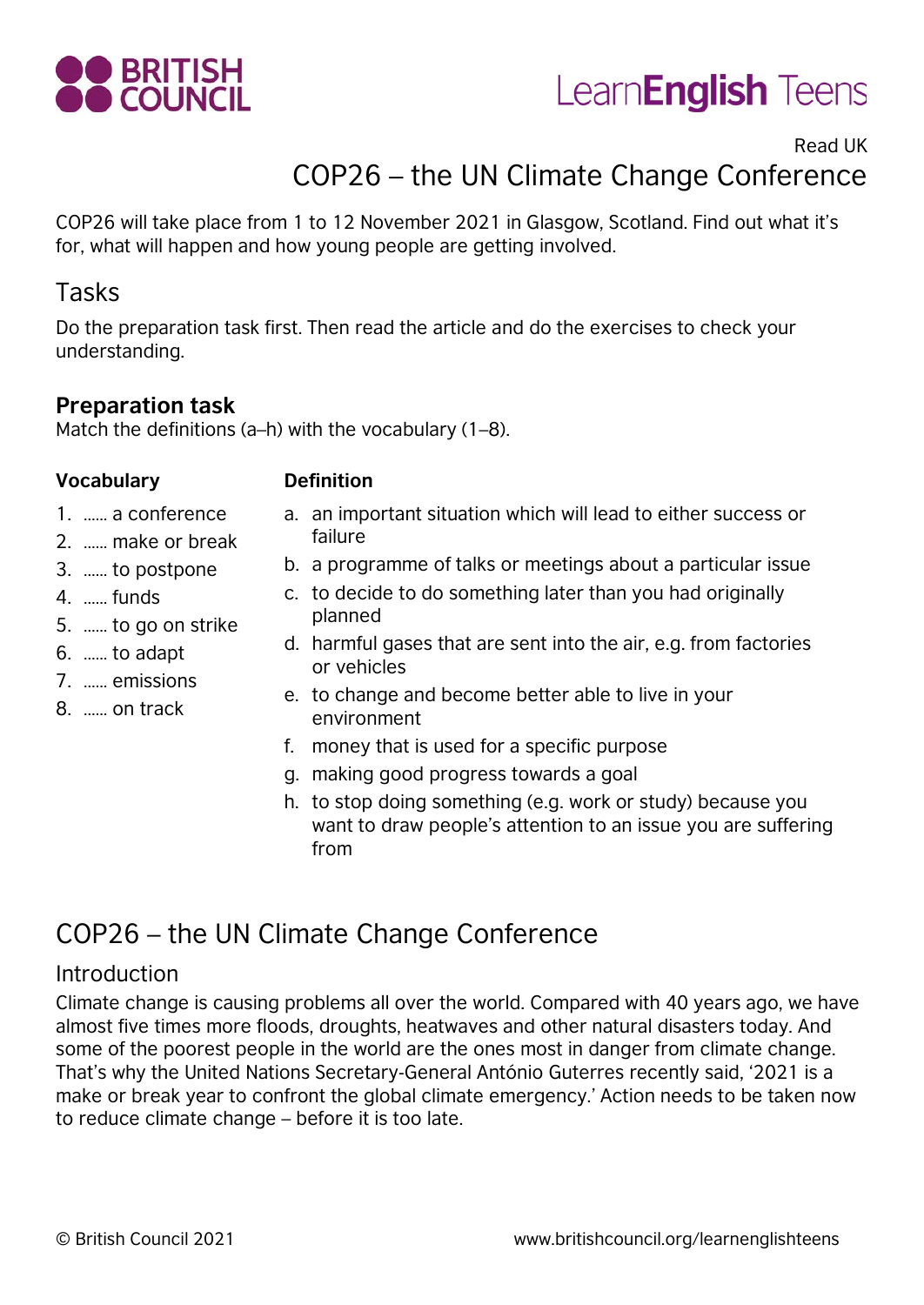



#### What is COP26?

COP26 is the 26th United Nations Climate Change Conference. These events are also known as 'COPs', which stands for 'Conference of the Parties'. At COP26, world leaders, scientists and environmental campaigners will work together and plan action against climate change to protect people and the planet.

COP26 will be held from 1 to 12 November 2021, in Glasgow, Scotland. It should have taken place in 2020, but it was postponed for a year because of the Covid-19 pandemic.

#### What does COP26 hope to achieve?

The event has four goals.

- 1. **To get countries to set higher targets for reducing emissions**. Countries will need to reduce the use of fossil fuels, protect trees and forests, use more electric vehicles and invest in clean energy.
- 2. **To help countries to adapt to the changing climate**. Countries will need to protect their natural environment and find ways to protect people from climate problems, such as by building defences against natural disasters.
- 3. **To raise funds**. Countries will need money to achieve goals 1 and 2.
- 4. **To work together**. The climate emergency can only be solved if countries work together. Countries will need to agree how to do this and then take action quickly.

#### The 2015 Paris Agreement

Six years ago, at COP21, the Paris Agreement was signed. The goal is to keep global warming below 2ºC, ideally 1.5ºC. The Paris Agreement was important because it was the first ever legal agreement bringing countries together to act. Since then, 190 countries have joined the Paris Agreement. However, time is running out. Not enough has been done, and COP26 is seen as a last opportunity to meet the goals of the Paris Agreement. COP26 will try to get climate action on track.

#### How are young people getting involved?

Young people are at the front of the movement for climate action. School students around the world went on strike in 2019 to call for more urgent action, and Greta Thunberg has spoken to world leaders about it.

Before COP26 in Glasgow, there will be a COP26 Youth Summit from 28 to 30 September in Milan, Italy. About 400 young people from 197 countries will attend. Some will travel to Milan, and others will attend online. The young people will work together in groups to develop proposals for climate action.

Find out how you can get involved by visiting the British Council's Climate Connection site: **<https://www.britishcouncil.org/climate-connection>**.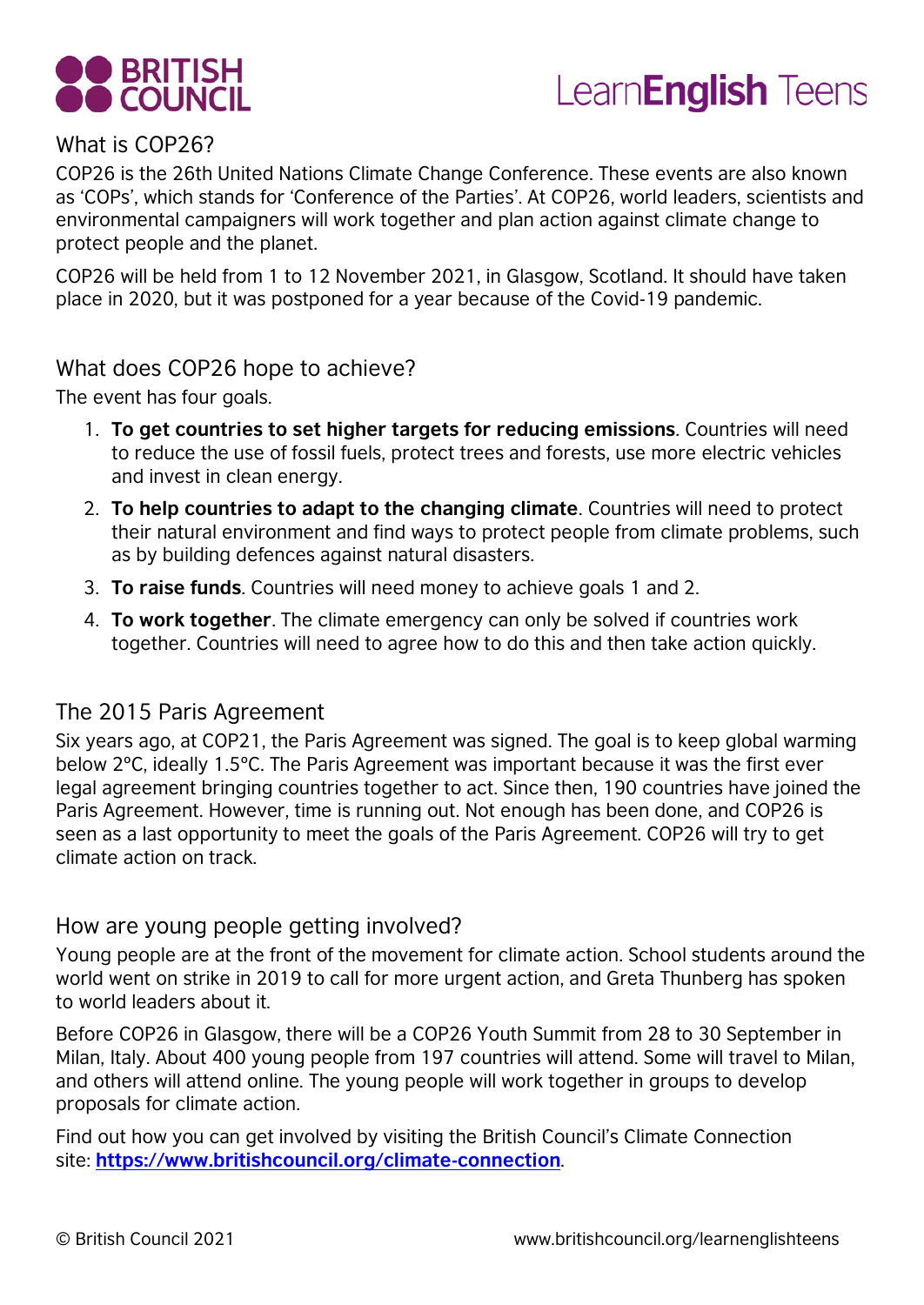

# Tasks

### **Task 1**

Are the sentences true or false?

|                                                                                                                                               | <b>Answer</b> |       |
|-----------------------------------------------------------------------------------------------------------------------------------------------|---------------|-------|
| 1. Natural disasters are more common today than 40 years ago.                                                                                 | True          | False |
| 2. Only politicians will go to COP26.                                                                                                         | <b>True</b>   | False |
| 3. The COP26 conference was supposed to happen in 2019.                                                                                       | True          | False |
| 4. Countries need to work harder and faster to reduce climate change.                                                                         | <b>True</b>   | False |
| 5. The Paris Agreement has been a total success.                                                                                              | <b>True</b>   | False |
| 6. At the COP26 Youth Summit in Milan, young people will mainly listen to<br>politicians' proposals about how to solve the climate emergency. | <b>True</b>   | False |

#### **Task 2**

Write a number (1–5) to put the events in the correct order from the first to the last.

School students went on strike.

The Paris Agreement was signed.

COP26 will be held.

COP26 was postponed.

The COP26 Youth Summit will be held.

## **Task 3**

Complete the sentences.

| warming | leaders | disasters | change    |
|---------|---------|-----------|-----------|
| goals   | break   | emissions | proposals |

- 1. The conference is about the issue of climate ……………………………… .
- 2. António Guterres said that '2021 is a make or ……………………………… year to confront the global climate emergency.'